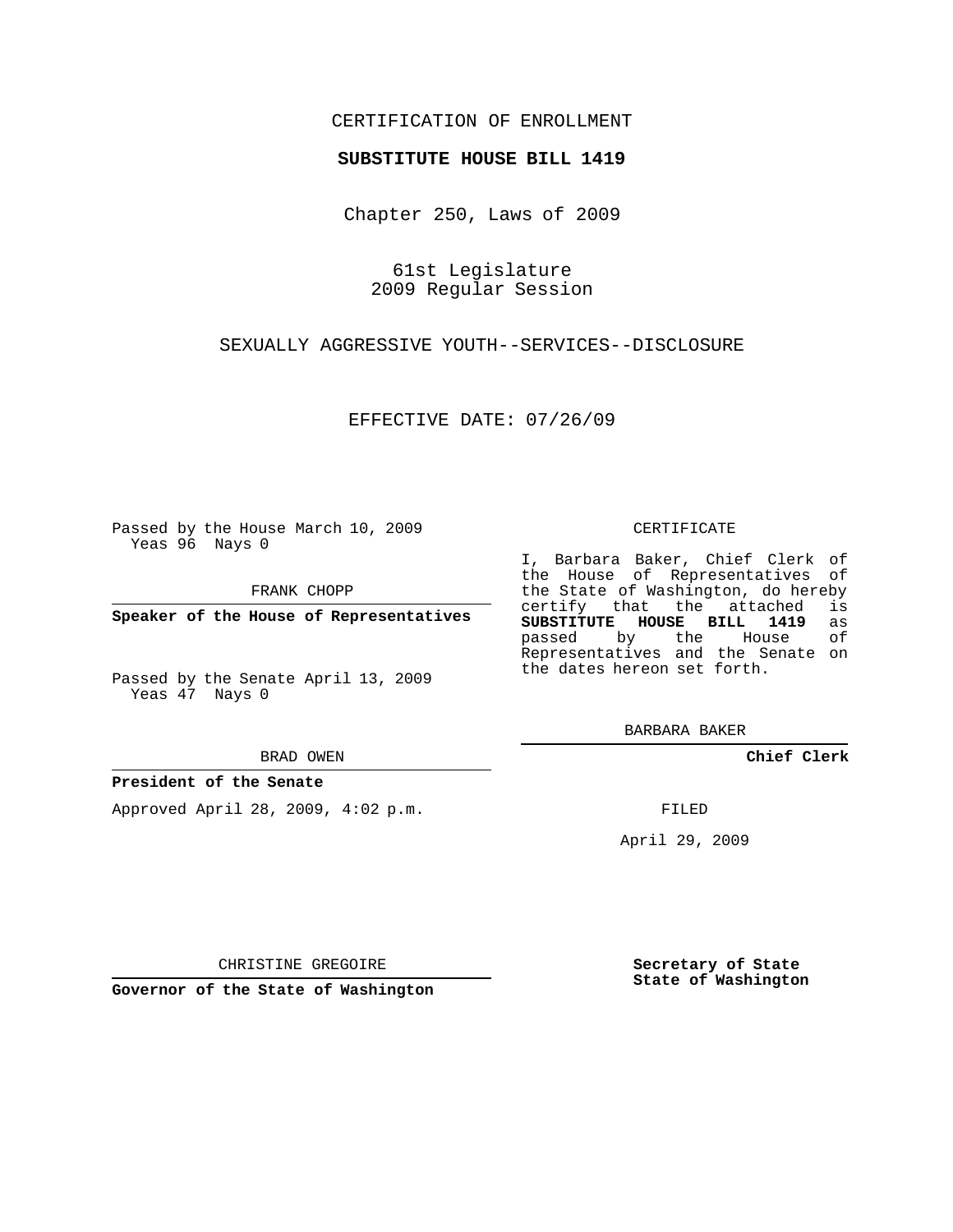## **SUBSTITUTE HOUSE BILL 1419** \_\_\_\_\_\_\_\_\_\_\_\_\_\_\_\_\_\_\_\_\_\_\_\_\_\_\_\_\_\_\_\_\_\_\_\_\_\_\_\_\_\_\_\_\_

\_\_\_\_\_\_\_\_\_\_\_\_\_\_\_\_\_\_\_\_\_\_\_\_\_\_\_\_\_\_\_\_\_\_\_\_\_\_\_\_\_\_\_\_\_

Passed Legislature - 2009 Regular Session

## **State of Washington 61st Legislature 2009 Regular Session**

**By** House Health & Human Services Appropriations (originally sponsored by Representatives Kagi, Dickerson, Walsh, Roberts, Hunt, and Appleton)

READ FIRST TIME 03/02/09.

 AN ACT Relating to sexually aggressive youth; amending RCW 74.13.075; and creating a new section.

BE IT ENACTED BY THE LEGISLATURE OF THE STATE OF WASHINGTON:

 NEW SECTION. **Sec. 1.** The legislature finds that children who commit sexually aggressive acts are at risk of repeating such behavior if they and their families do not receive treatment and counseling. This is especially true of children under the age of twelve who are referred to the department of social and health services by a prosecuting attorney pursuant to RCW 26.44.160. To reduce the number of future victims of sexual abuse and to reduce recidivism of children who commit sexually aggressive acts the legislature finds that all such children and their families, including children who are referred by prosecutors pursuant to RCW 26.44.160, be eligible for treatment regardless of whether they are the subject of a proceeding under chapter 13.34 RCW.

 **Sec. 2.** RCW 74.13.075 and 1994 c 169 s 1 are each amended to read as follows: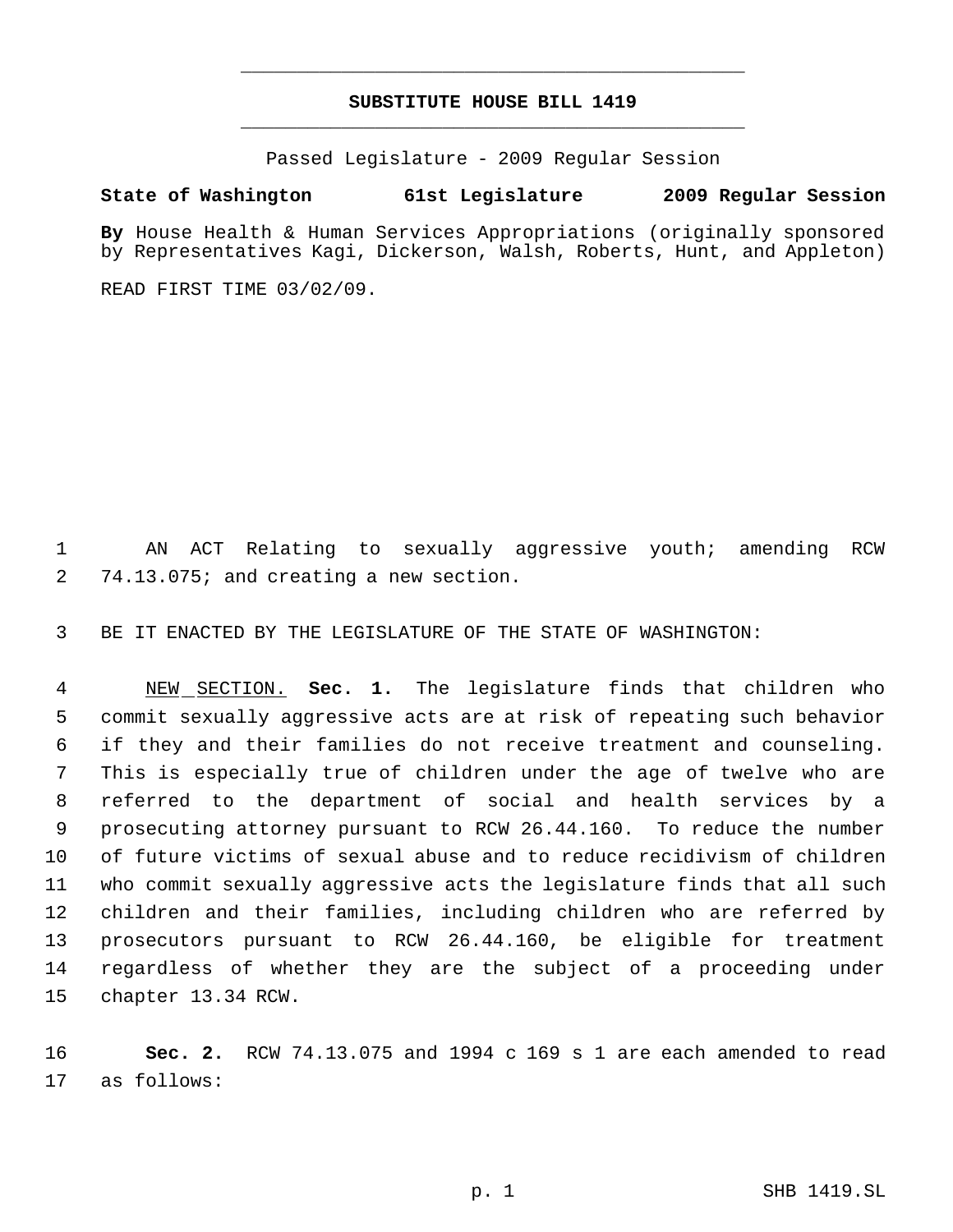(1) For the purposes of funds appropriated for the treatment of sexually aggressive youth, the term "sexually aggressive youth" means those juveniles who:

 (a) Have been abused and have committed a sexually aggressive act or other violent act that is sexual in nature; and

 (i) Are in the care and custody of the state or a federally recognized Indian tribe located within the state; or

 (ii) Are the subject of a proceeding under chapter 13.34 RCW or a child welfare proceeding held before a tribal court located within the state; or

 (b) Cannot be detained under the juvenile justice system due to being under age twelve and incompetent to stand trial for acts that could be prosecuted as sex offenses as defined by RCW 9.94A.030 if the juvenile was over twelve years of age, or competent to stand trial if under twelve years of age.

16 (2) The department may offer appropriate available services and 17 treatment to a sexually aggressive youth and his or her parents or legal guardians as provided in this section and may refer the child and 19 his or her parents to appropriate treatment and services available within the community, regardless of whether the child is the subject of a proceeding under chapter 13.34 RCW.

22 (3) In expending these funds, the department ((of social and health 23 services)) shall establish in each region a case review committee to review all cases for which the funds are used. In determining whether to use these funds in a particular case, the committee shall consider:

(a) The age of the juvenile;

 (b) The extent and type of abuse to which the juvenile has been subjected;

29 (c) The juvenile's past conduct;

(d) The benefits that can be expected from the treatment;

(e) The cost of the treatment; and

 (f) The ability of the juvenile's parent or guardian to pay for the treatment.

34 ( $(\langle 3 \rangle)$ ) (4) The department may provide funds, under this section, for youth in the care and custody of a tribe or through a tribal court, for the treatment of sexually aggressive youth only if: (a) The tribe uses the same or equivalent definitions and standards for determining